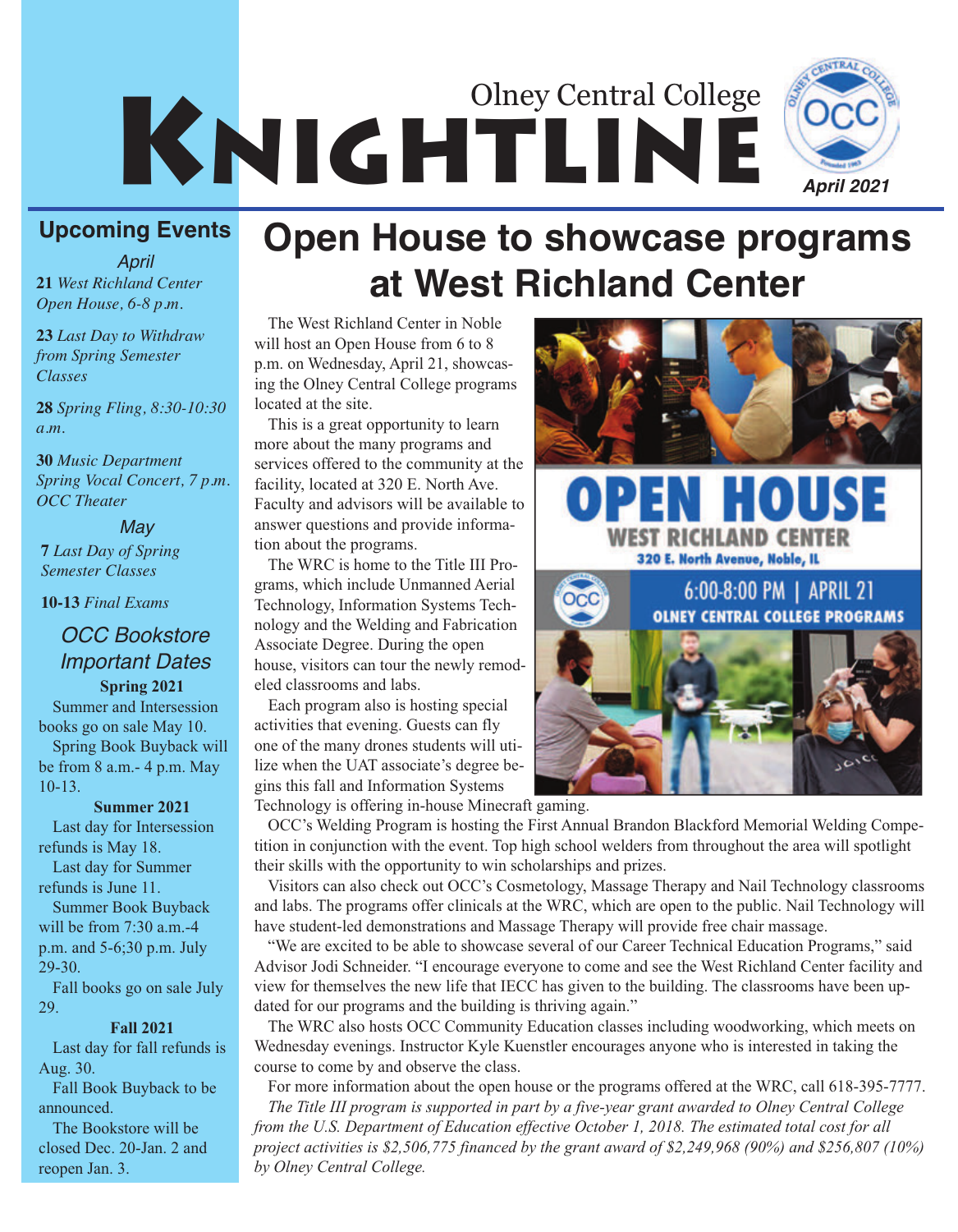## **Stephanie Blake receives \$1,000 PTK Scholarship**

Olney Central College student Stephanie Blake is the recipient of a \$1,000 Phi Theta Kappa Scholarship from Eastern Illinois University.

"I was very surprised," Blake said of her selection. "It is a very competitive scholarship and I was very excited to receive it."

The scholarship is awarded to students transferring from a community college with an associate's degree and a GPA of 3.75 or higher. Applicants also must demonstrate leadership skills and submit two letters of recommendation.

While attending OCC, Blake served as both PTK President and Student Senate Vice President. PTK Advisor Amie Mayhall along with Instructor John Kendall recommended Blake for the award.

"Stephanie has been a joy to work with as our President of Alpha Theta Eta chapter of PTK," Mayhall said. "She works hard daily, serving our OCC students and community. I am proud of the accomplishments she has made in our organization and for her future."

Blake, who will graduate in May, plans to pursue a bachelor's degree in business at EIU and possibly continue her education with a master's degree.

Along with her transfer degree, Blake also earned QuickBooks and Bookkeeping certificates at OCC, all while working full-time at Marathon Tire in Olney.

Blake chose to return to school following her sister's graduation in 2019.



**OCC student Stephanie Blake (left) received a \$1,000 Phi Theta Kappa Scholarship from Eastern Illinois University. Blake currently serves as OCC's PTK President. She is pictured with PTK Advisor Amie Mayhall.**

"I originally went to school for law enforcement, but wasn't working in that field," she said. "I wanted to do something that went along with the work skills I'm using now."

Blake said OCC made it easy to complete all of her courses online.

"I am a full-time employee and mom so I needed it to be flexible," she said. "The online courses were easy to navigate and had relevant content. I was able to work at my own pace and to work ahead. That was especially helpful with the pandemic when I was teaching my daughter and helping her. I wouldn't be able to do what I'm doing if I had to be in class."

Participating in PTK and Student Senate have been a rewarding experience for Blake.

"I really enjoyed being able to still help the community during the pandemic," she said. "We took on extra community service projects and modified those to meet the needs. I would encourage others to jump out of their comfort zone and join a club or apply for scholarships it is doable and can help you."

## **Music Department Spring Vocal Concert April 30**

OCC Director of Choral Activities Dr. Andrew Pittman and his students will present their 2021 Spring Concert at 7 p.m. April 30 in the Dr. John D. Stull Performing Arts Center.

"I'm looking forward to the concert and I know the students are too," said Pittman. "It's a way for the students to show what they have been working on."

Pittman's students last performed in December 2019, just prior to the start of the COVID-19 pandemic.

"I've noticed ever since I gave them a concert date, they have been working harder," he said. "They are sounding really good on our *Celebrate* mashup from Rare Earth and Three Dog Night and I'm ready to show it off. It will be nice to perform again and to experience music with a live audience."



While the audience will be limited to just 100 invited guests due to state COVID-19 guidelines, Pittman is planning to livestream the event on the OCC YouTube Channel so it is available to the community.

The concert will feature a mix of familiar pop songs and musical theater numbers spanning from the 1940s to the 2000s. Selections include *Boogie Woogie Bugle Boy*, The Beatles' *When I'm Sixty-Four* and the late Leonard Cohen's *Hallelujah*. Broadway favorites are

*Seasons of Love* and *Will I* from *Rent*, *Agony* and *Agony Reprise* from *Into the Woods*, *A Whole New World* from *Aladdin* and *I know It's Today* from *Shrek: The Musical*.

"It's just some really fun music that everyone will enjoy," Pittman added. "While these songs are familiar to many of us, the students are just discovering them."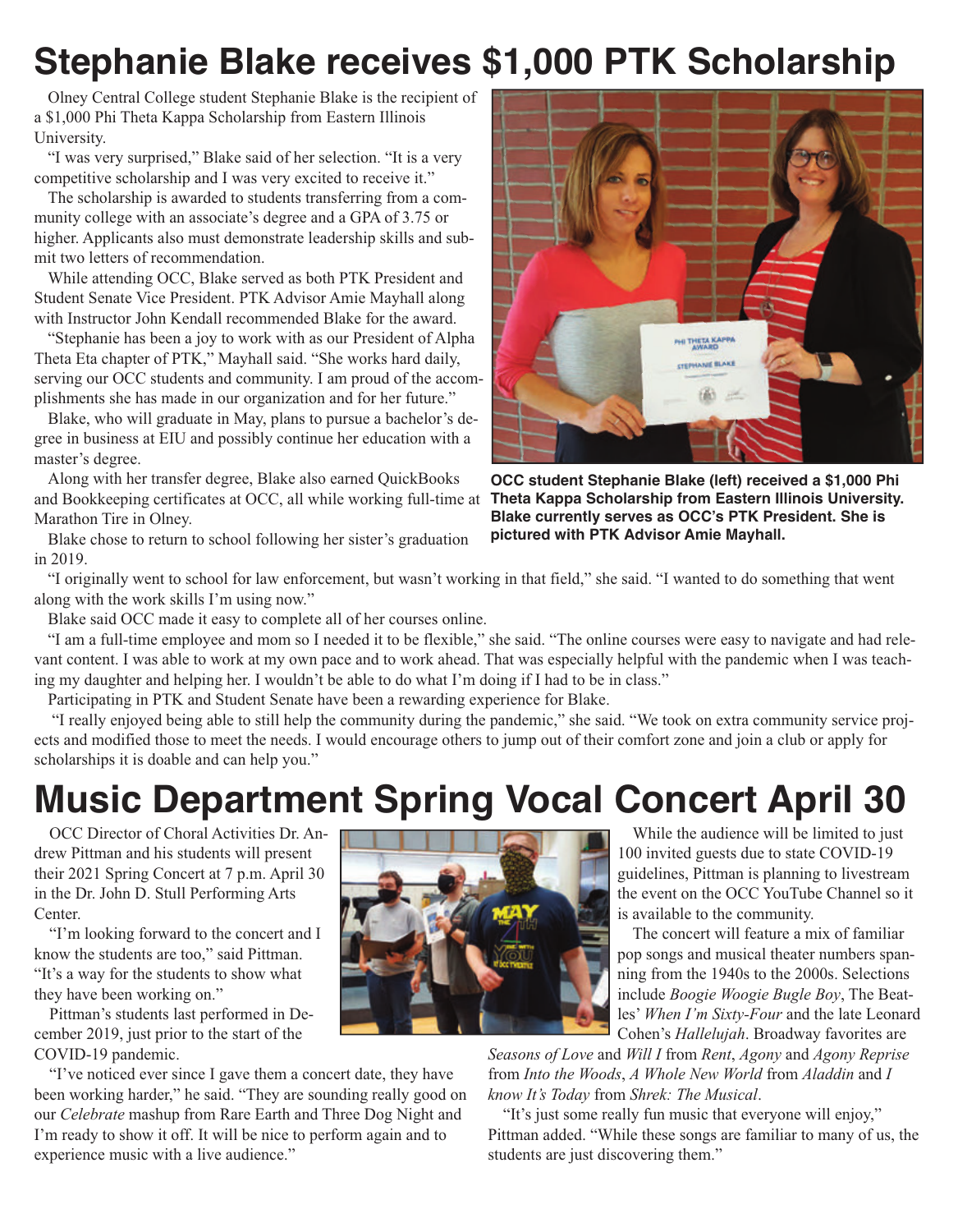## **Dunn completes term as Student Trustee**

Olney Central College student Sutton Dunn, of Olney, recently completed his one-year term as the student representative to the Illinois Eastern Community Colleges Board of Trustees.

"I really enjoyed the experience," Dunn said. "I felt like the board members welcomed me with opened arms. Everyone on the board has been really nice. They asked a lot of questions about me and my major. I know the relationships I have made will continue far beyond my term."

Dunn had the unique experience of serving during the COVID-19 pandemic and to see its impact on the IECC District, which included holding some monthly board meetings via Zoom.

"With COVID, it was definitely differone of the best parts of serving as the student trustee, which is riding to the meetings with the college president. I did



ent," Dunn said. "It meant I missed out on dent Sutton Dunn during the IECC Board of **Chairman Andrew Fischer recognizes OCC stu-Trustees' meeting last month. Dunn has served as the Student Trustee since April 2019.**

enjoy talking with President Rodney Ranes and getting to know him."

Dunn said serving on the board gave him insights into the business operations of the district.

"I knew we would talk about classrooms and programs, but I wasn't aware what goes into the college from a business aspect," he said. "It was interesting to see financially how the district works. I also wasn't aware of the impact the colleges have on the communities and how closely they work together."

Dunn, who will graduate in May, plans to transfer to the University of Illinois where he will study Kinesiology as he prepares for a graduate program in physical therapy.

Dunn enjoyed his time at OCC and encourages others to begin their education at the college.

"I think what I like most about OCC is the one-on-one instruction you get," he said. "The classes are small and you feel comfortable asking your instructor questions."

He added, "Being a student trustee was great. It was cool to learn about the colleges and it is an experience not many have had. Overall I really enjoyed it."

## Registration underway for Youth Basketball Clinics

Youth in Grades K-8 can now register for the Blue Knight Basketball Spring Clinics at Olney Central College.

Camps will be held April 18, April 25, May 2 and May 9. Grades K-4 will meet from 1 to 2:30 p.m. while Grades 5-8 will meet from 2:45 to 4:15 p.m. in the OCC Gym. The cost is \$15 per clinic.

The Blue Knight Basketball Clinics provide a fun, friendly and competitive learning environment for players of all skill levels. Each clinic focuses on fundamental skill instruction and competitions. Participants will work with the Blue Knight players and coaches.

For more information, contact Camp Director Casey Wyllie at 815-822-4073, or email wylliec@iecc.edu. Registration forms are available online at www.iecc.edu/occ.



### **Sports Schedule**

**Baseball April 13 —** OCC at Shawnee, noon & 2:30 p.m. **April 15 —** OCC at Southwestern Illinois, noon & 3 p.m. **April 17 —** OCC vs. Southwestern Illinois, noon & 3 p.m. at home **April 20 —** OCC vs. Wabash Valley, noon & 2:30 p.m. at home **April 22 —** OCC vs. Frontier, noon & 3 p.m. at home **April 24 —** OCC at Frontier, noon & 3 p.m. **April 27 —** OCC at Wabash Valley, noon & 2:30 p.m. **April 29 —** OCC at Kaskaskia, noon & 3 p.m. **May 1 —** OCC vs. Kaskaskia, noon & 3 p.m. at home **May 3 —** OCC vs. Rend Lake, noon & 3 p.m. at home **May 5 —** OCC vs. Lake Land, noon & 3 p.m. at home **May 7 —** OCC at Lake Land, noon & 3 p.m.

#### **Softball**

**April 13 —** OCC vs. Wabash Valley,  $2 \& 4 \text{ p.m.}$  at home **March 15 – OCC vs.** Kaskaskia, 2 & 4 p.m. at home **April 17 —** OCC vs. Frontier, 2 & 4 p.m. at home **April 18 —** OCC at Southwestern Illinois, 1 & 3 p.m. **April 20 —** OCC at Kaskaskia, 2 & 4 p.m. **April 24 —** OCC at Lincoln Trail, noon & 2 p.m. **April 26 —** OCC vs. Southwestern Illinois, 2 & 4 p.m. at home **April 27—** OCC at Rend Lake, 2 & 4 p.m. **April 29 —** OCC vs. John A. Logan,  $2 \& 4 \text{ p.m.}$  at home **May 1 —** OCC at Shawnee, noon & 2 p.m. **May 4 —** OCC vs. Southeastern Illinois, 2 & 4 p.m. at home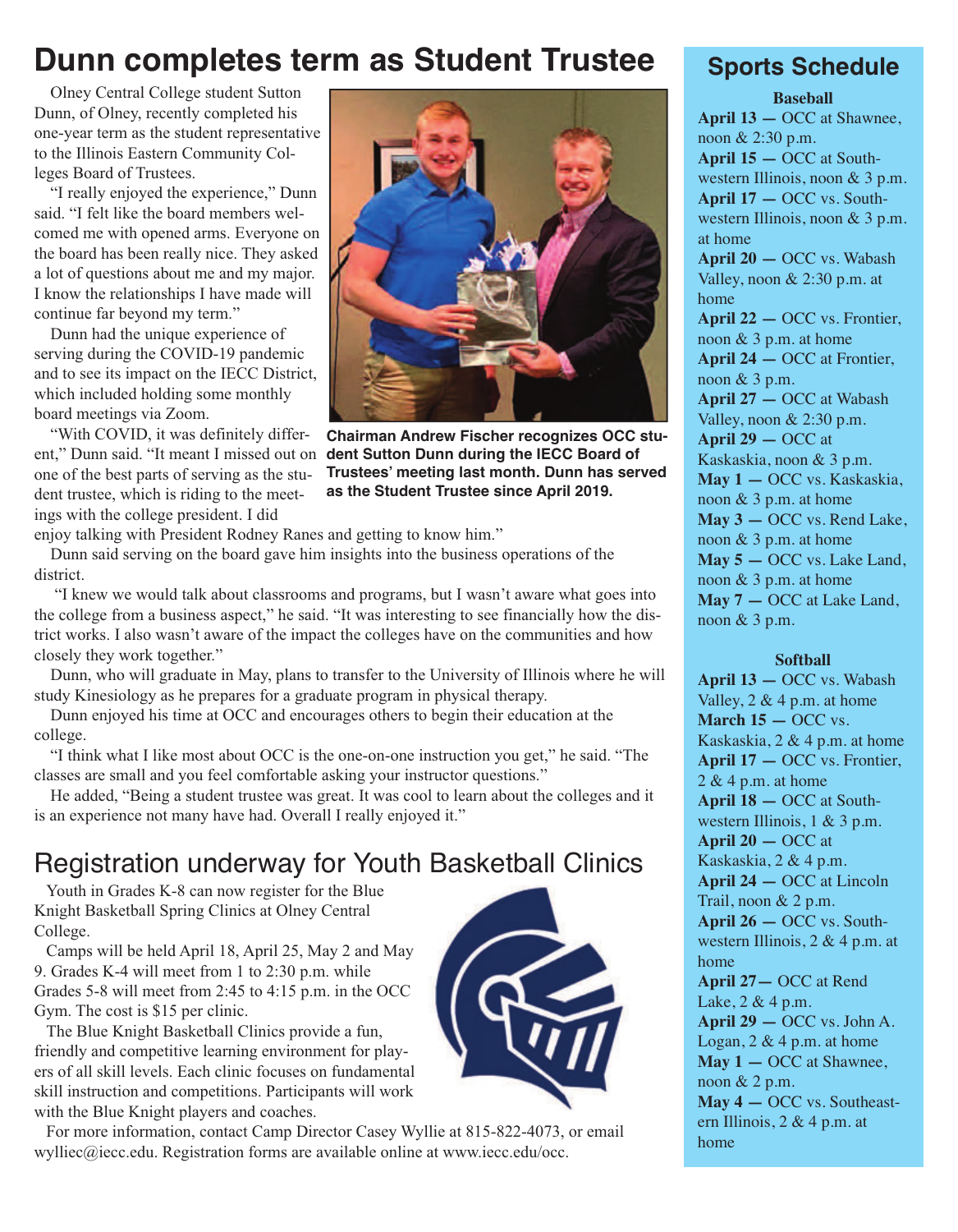

## **Carla Burgener retiring**

Carla Burgener was honored during a reception on March 26. She is retiring after serving as the Administrative Assistant to the Associate Dean of Nursing and Allied Health for nearly 25 years.

Her affiliation with the Nursing Program began as a work study student for the department while attending OCC.

She joined the program as a part-time employee in August 1996 after completing her associate's degree that same year. Her job was made a full-time position in November 1996.



## **Welding students fabricate wheelchair ramp**

Students in the Olney Central College Welding Program used their skills to fabricate a wheelchair ramp for math instructor James Thilker.

"He asked if we could make a wheelchair ramp and we wanted to help him out," said Welding Instructor Curtis Marshall. "He is a nice guy and a good teacher."

The work enabled students to improve not only their welding

abilities, but their math skills too, as the project was incorporated into their math lessons. Students used geometry to determine the hypotenuse and angles needed for the ramp.

Students also followed ADA specifications and OSHA guidelines for building the 5- by 5-foot metal platform.

Marshall assisted the students with the ramp's installation late last month.

"It turned out really nice," Marshall said. "It was a good project for the students as they had to calculate all of the angles and do all of the math. Doing a project to help someone out is very rewarding."

Marshall said one of his students plans to return to Thilker's home and create a concrete pad in front of the ramp.